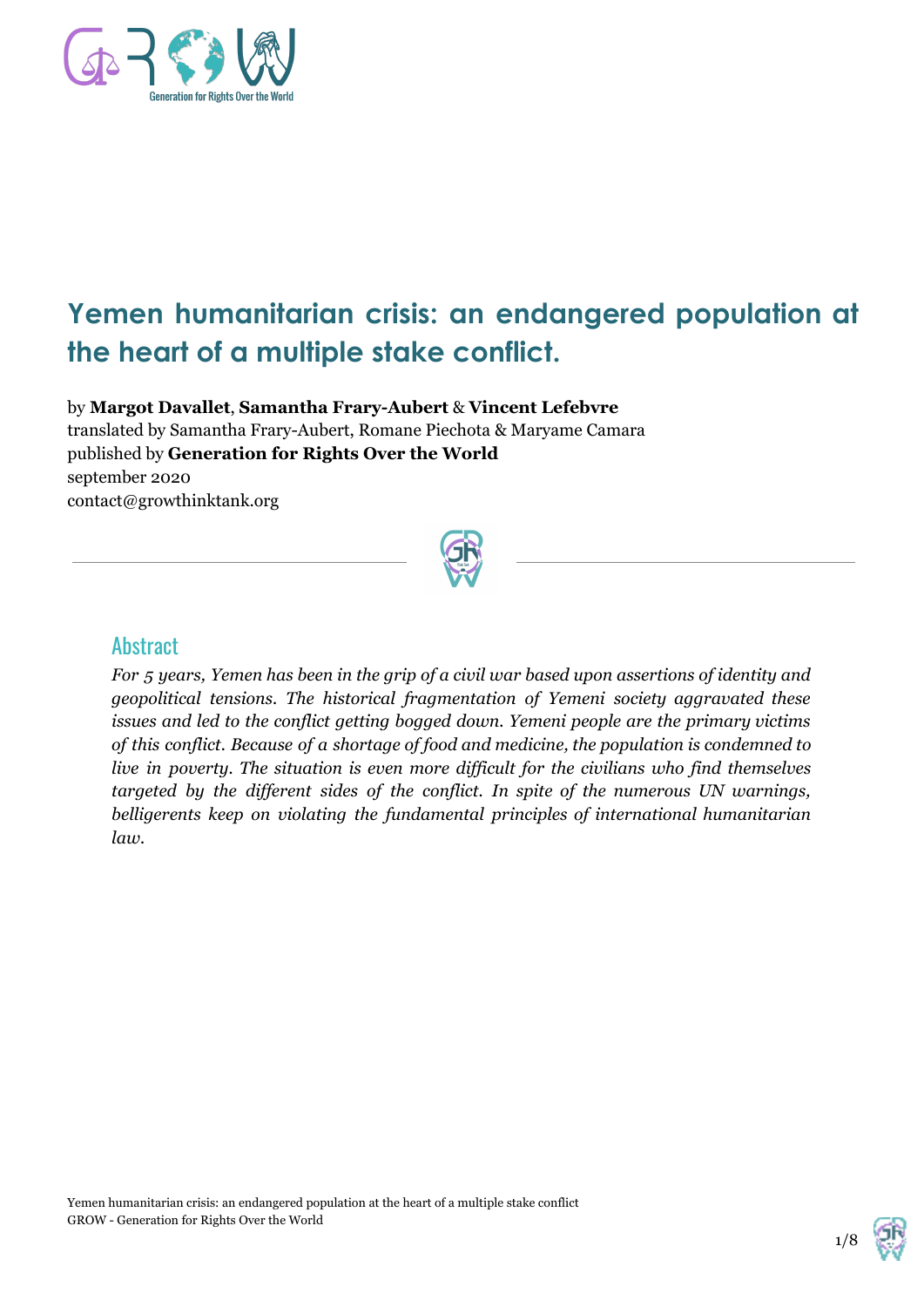

*The state collapse and the reappearance of identity dynamics caused the escalation of violence, of which the Yemeni populace are the first victims. Noticing civilians' detrimental living conditions, the international community has been calling for the respect of international humanitarian law and the pacification of the conflict without success.*

Following the fragile unification of the Yemen Arab Republic in the North and of People's Democratic Republic of Yemen in the South in 1990, Yemen appears as a new fragmented country. On one hand, uncolonized North Yemen had a specific religious identity which was characterized by Zaidism, a branch of Shiism. On the other hand, South Yemen, previously colonised by the United Kingdom until 1967, was the only socialist Republic of the Arab world. This historical fragmentation of Yemeni society is fundamental to the understanding of nowadays' conflict and the problem of state failure.

On 25th March 2015, Saudi Arabia initiated "Operation Decisive Storm" and intervened militarily to reinstate Abdrabbo Mansour Hadi, qualified as the legitimate President. He came to power in 2012 after the Yemeni Revolution and the overthrowing of President Ali Abdallah Saleh. Hadi was therefore appointed to engage a political transition that did not succeed in this revolutionary political context.

Recently qualified as the "worst humanitarian crisis in the world" by the United Nations, what is the reality of the situation in Yemen? What are the causes and the consequences of this conflict? This article will attempt to answer those questions.

#### The Yemen conflict, the mingling of multiple factors

After more than 5 years of internationalised conflict, the Yemeni situation is deteriorating. The political crisis evolved and was paired up with an unprecedented humanitarian crisis affecting Yemeni populations. What are the origins of this worsening conflict, caused by multiple factors?

The Yemen conflict started with the collapse of the state and its inability to provide enough resources, as well as with the historical fragmentation of the society. Between 1990 and 2015, the nostalgia of South Yemen's independence strongly resurged. Some Southern Yemenis actually consider that the unification of both territories created a form of colonisation from the North upon the Southern part of the country. This colonisation is characterized by property issues and the privatisation of public goods. This contributed to nourishing a certain bitterness that expresses itself in the conflict. As a matter of fact, the Zaidi minority that took advantage of that privatisation was coming from the North, opposing protesters coming from the South.

In 2011, the Arab Spring revolutions spread to Yemen. This context happened alongside the resurgence of identities. Despite President Saleh's Shiite beliefs, Yemen is constructed according



<sup>1</sup> BRIGAUDEAU, A. (2018). L'article à lire pour comprendre la guerre au Yémen, "pire crise humanitaire au monde". Francetvinfo. [online] 20 Nov. Available at:

[https://www.francetvinfo.fr/monde/proche-orient/yemen/l-article-a-lire-pour-comprendre-la-guerre-au-yemen-pire-crise-hu](https://www.francetvinfo.fr/monde/proche-orient/yemen/l-article-a-lire-pour-comprendre-la-guerre-au-yemen-pire-crise-humanitaire-au-monde_3030407.html) [manitaire-au-monde\\_3030407.html](https://www.francetvinfo.fr/monde/proche-orient/yemen/l-article-a-lire-pour-comprendre-la-guerre-au-yemen-pire-crise-humanitaire-au-monde_3030407.html) [Accessed 23 Aug. 2020].

Yemen humanitarian crisis: an endangered population at the heart of a multiple stake conflict GROW - Generation for Rights Over the World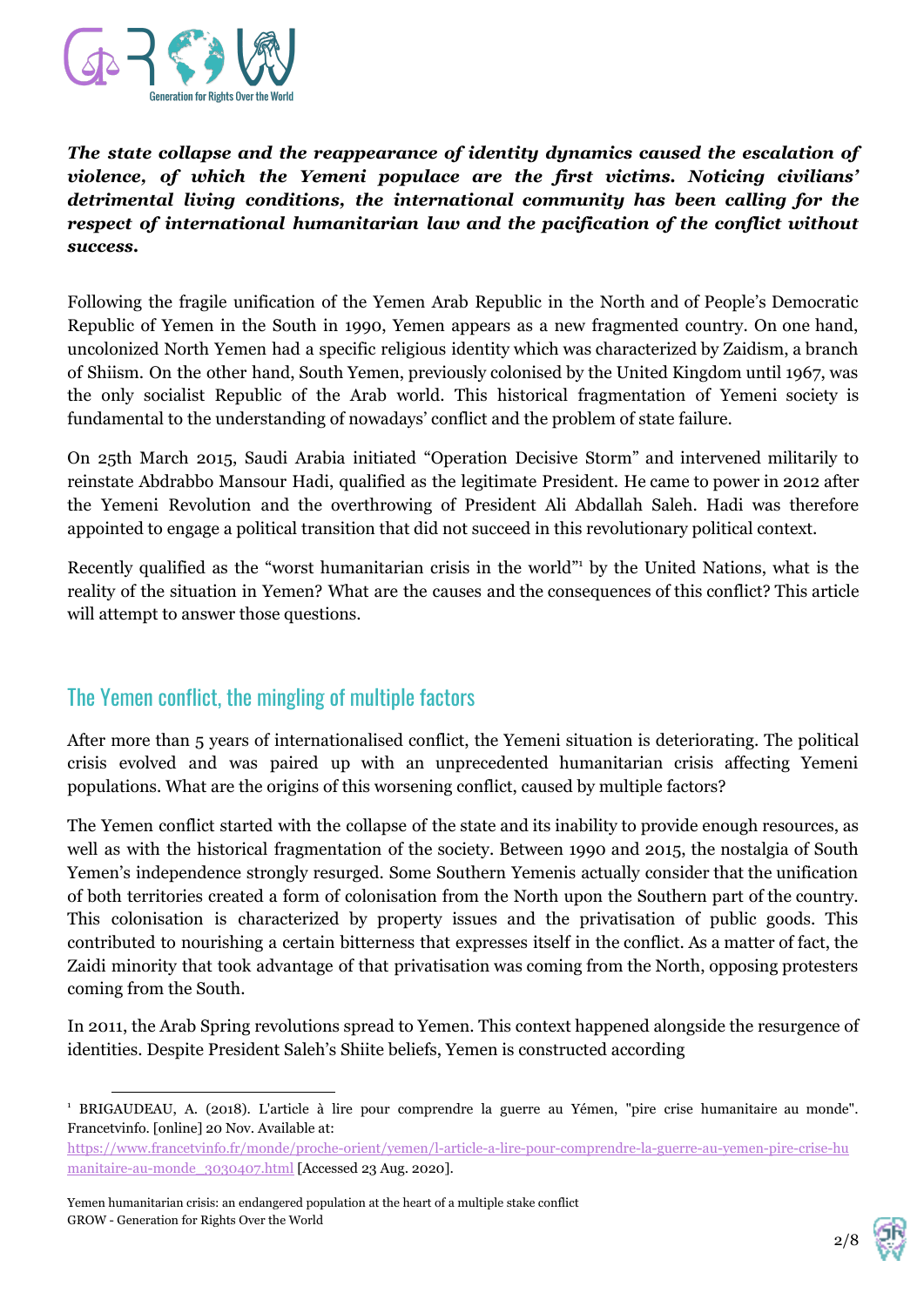

to a policy of rejection regarding the Zaydi identity. The revival of that identity through Houthis' movement<sup>2</sup> is the genesis of this revolution. With this revolt, the Houthis' movement became stronger and in 2012, Abdrabbo Mansour Hadi succeeded President Saleh, overthrown after 33 years in office. Nevertheless, evolving in this unstable context, the Houthis' movement became pivotal. In 2014, it executed a form of coup d'état to overthrow President Hadi, who had been qualified as legitimate. The latter is thus forced into exile in Saudi Arabia.

Ever since, Yemen has been in the grip of a civil war opposing the Houthis' rebellious group and President Hadi's government that is legitimised by the international community. The latter is supported by a Saudi Arabia-led coalition to reestablish its authority.

Although the Shiite-Sunni rivalry remains fundamental in understanding the conflict, it detracts attention from more typical geopolitical stakes regarding the control of resources.

The geopolitical and economic dimensions of the conflict, characterized by a hegemonic fight in the Middle East, are able to further explain regional concerns that influence the conflict. Located at the South West of the Arabian Peninsula, Yemen is a strategic territory in this so-called unstable region. Because the country, alongside Djibouti, encircles the Strait of Bab-el-Mandeb that comes to the Red Sea, it is the watchman of more than 20% of the world's oil flows<sup>3</sup>.

However, this Gulf region remains polarised between Saudi Arabia and Iran's influences. This war for influence between the two great powers of the Arabian Peninsula can explain the escalation of the conflict. Indeed, since Zaidism is a branch of Shiism, Saudi people imagine Houthis to be great allies of Iran in Yemen.

Saudi Arabia's intervention in Yemen is motivated by two ambitions. The first one, which is codified by a United Nation resolution, consists in reestablishing President Hadi while the second revolves around the war for influence against Iran in the Arabian Peninsula. Indeed, there are many struggles between regional powers regarding symbolic aspects of power, such as leadership or material possessions. In that matter, Iran's control over strategic points and ressources, especially fossilised, would definitely undermine Saudi Arabia's influence over the region. Since Iran already has control over the Hormuz Strait, Saudi Arabia fears that a Yemeni government in favor of Iran would take control over the Strait of Bab-el-Mandeb. Western countries that get their oil from the region are supporting Saudi Arabia to counter Iran's influence over the main shipping roads of the peninsula. This conflict of influence, therefore, leads to several demonstrations of force displayed from the different parties of the conflict, without a thought towards civilian populations.



<sup>&</sup>lt;sup>2</sup> The Houthis' movement emerged in the 1990s and revolves around a project of replenishment of their Zaydi identity which was predominant in the country for 1000 years, until 1962. Marginalised in the Northern part of the country, in Saada province, the movement constructed itself against the Republic and the state. In Yemen, there is a certain category, which includes Houthists, who pretend to be descendents from prophet Mahomet. In the context of the rise of the Republic that started in 1962, they felt marginalised. Therefore they still want to regain their position of political preeminence, and plan to do so through the succession of generations. This generated a rivalry between, on one hand, the tribal majority of the country : tribes are not claiming to be descendents of the prophet, and on the other hand, this category of Zaidi.

<sup>3</sup> BONNEFOY, L. (2019). *Yémen, de l'Arabie heureuse à la guerre* [Conférence.] Le conflit yéménite, une nouvelle guerre ?, European School of Political and Social Sciences (Lille, France).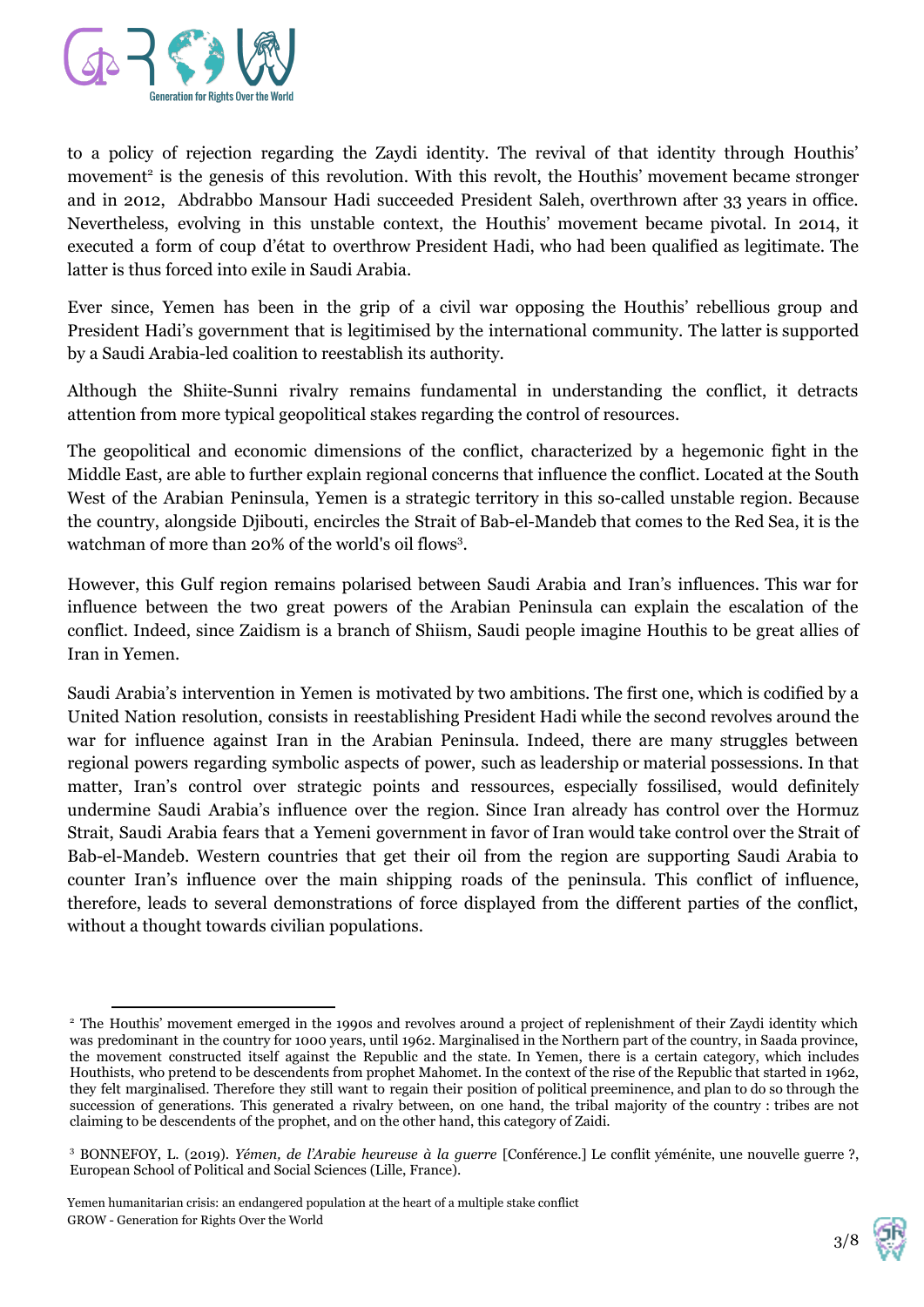

### The population as the first victims of this conflict

In Yemen, 24 millions of people, i.e 80% of the population<sup>4</sup>, need humanitarian aid. The Yemen conflict generates migration flows from bombed cities, obligating the population to take refuge in the desert where living conditions are more than precarious. There are now more than 4 million displaced persons<sup>5</sup>.

The price of commodities rose by 150%<sup>6</sup>. Some Middle-Eastern countries are supplying Yemen with food and hygiene resources. Nevertheless, because of the coalition and especially because of Saudi Arabia's pressure, donating countries are forced to stop commercial exchanges or to raise their export prices towards Yemen.

Drinkable water is rare and inaccessible for 16 million Yemenis<sup>7</sup> thus, causing the outbreak of infectious diseases such as cholera. Hence, the human toll is constantly rising. No medical structure is able to handle the abundance of injured and sickly persons. Furthermore, only a few hospitals are still functional since others were either destroyed or controlled by militias.

Children are also extremely affected by this conflict. Their health and growth are compromised by the constant lack of hygiene and the precarious living conditions. Children being displaced are also lacking access to education. This is all the more the case considering that most schools were intentionally destroyed by militias and the Houthis army.

This war does not exclusively affect Yemeni populations. Indeed, Yemen is a strategic crossing point for African migrants. Their life and travel conditions, already particularly inhumane, are amplified by the conflict: detention in centers with poor health and food conditions, constant risk to be hit by a stray bullet… Fear replaces the hope of fleeing their country. Only a few migrants manage to cross the Saudi border. Those who make it are not necessarily finding the peace they hoped for. In April 2020, Houthis notably evicted towards the Saudi border thousands of Ethiopian migrants that they considered infected with the coronavirus. Upon arrival in Saudi Arabia, the army arbitrarily shot tens of them before authorising survivors to enter the territory. The latter are now held in insalubrious camps where they are subjected to much violence.

*<https://www.oxfamfrance.org/humanitaire-et-urgences/4-annees-de-conflit-au-yemen-la-crise-est-deliberement-empiree/>* [Accessed 23 Aug. 2020].

Yemen humanitarian crisis: an endangered population at the heart of a multiple stake conflict GROW - Generation for Rights Over the World

<sup>4</sup> OXFAM. (2019). 4 années de conflit au Yémen : la crise est délibérément empirée. *oxfamfrance.org* [online] 4 Nov. 2019. Available at:

*<https://www.oxfamfrance.org/humanitaire-et-urgences/4-annees-de-conflit-au-yemen-la-crise-est-deliberement-empiree/>* [Accessed 23 Aug. 2020].

<sup>5</sup> BRUT. (2019). *Yémen : les images rares d'une guerre qui embarrasse le gouvernement français - Brut. youtube.com.* Available at: *<https://www.youtube.com/watch?v=NZNIBrg4HuU>* [Accessed 23 Aug. 2020].

<sup>6</sup> OXFAM. (2019). 4 années de conflit au Yémen : la crise est délibérément empirée. *oxfamfrance.org* [online] 4 Nov. 2019. Available at:

<sup>7</sup> *Ibid.*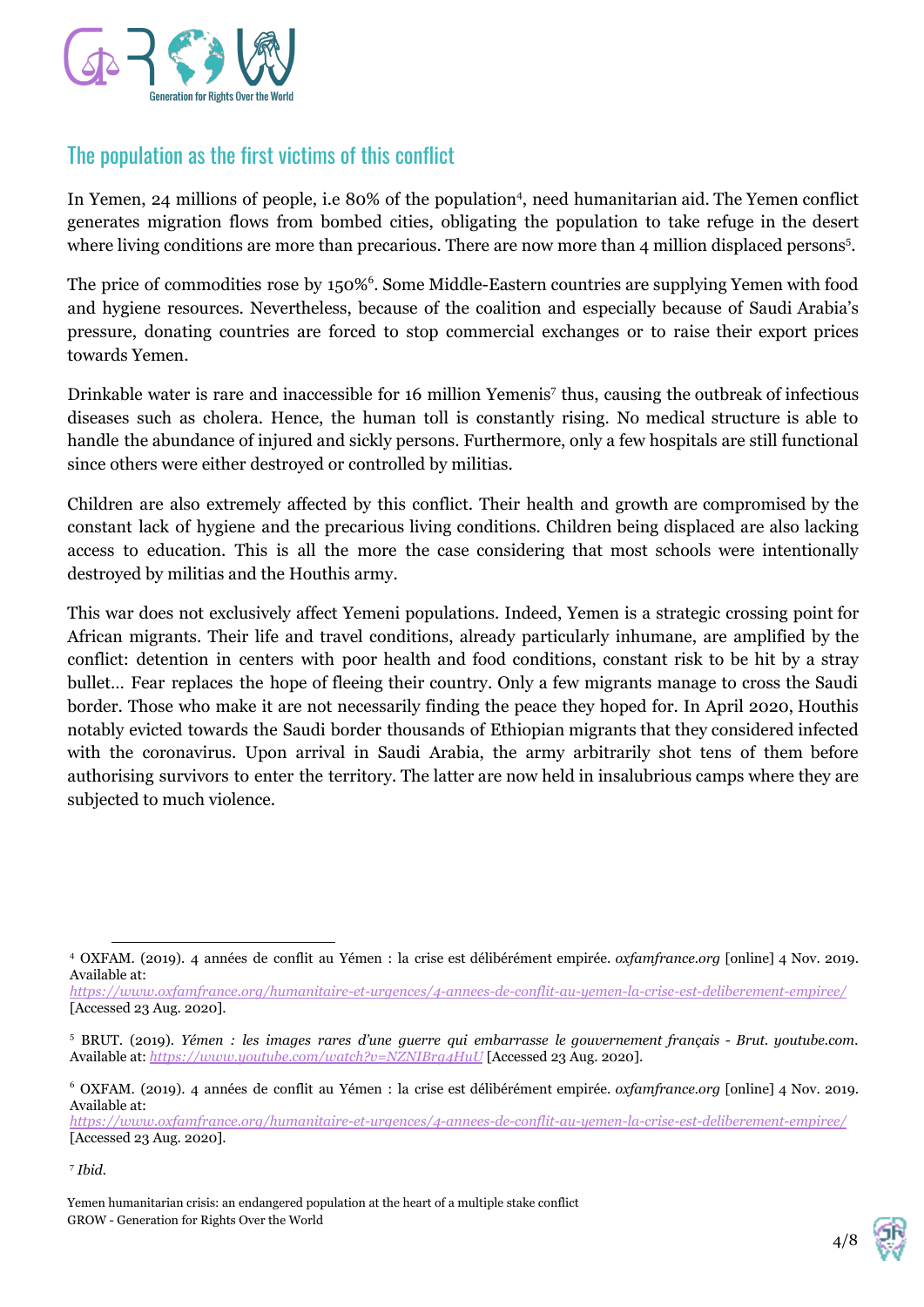

The Yemen conflict is in this manner the starting point of the "worst humanitarian crisis in the world"<sup>8</sup>. It represents a fundamental issue for the international community. Indeed, the acts of the authorities alongside the living conditions of the populations outrages international organisations.

### A deadly war neglecting international law

Despite public opinion's indifference, the war in Yemen appalls international organisations. In this respect, the United Nations and multiple NGOs note the violation of some fundamental principles of international humanitarian law by the different parties involved in the conflict.

The principle of distinction is the most discussed rule regarding the conflict. It is for instance codified in Article 48 of the Additional Protocol (I) to the Geneva Conventions<sup>9</sup>. This law obliges soldiers to distinguish between civilians and combatants, but also between civilian and military objects. This principle was created to avoid hurting populations and to diminish civilian's suffering. Nonetheless, the humanitarian crisis in Yemen demonstrates the parties' unwillingness to abide by this distinction.

Numerous attacks initiated by the Saudi government go against this customary principle of international law. The Abs hospital attack that happened on 15th August 2016 in the North West of the country is an example of such violation. More recently, it also happened in Taizz City against Al-Thawra General Hospital on 13th March 2020. Those deadly air raids appear to be violating the Geneva Convention relative to the protection of Civilian Persons in Time of War and its Article 18 regarding the protection of hospitals<sup>10</sup>. Compliance with this article is even more important considering that less than half of Yemeni medical infrastructures are operative<sup>11</sup>. The lack of infrastructure is a real problem in a country where cholera and malaria continue to rage. Furthermore, the coronavirus pandemic increased the medical needs of the territory.

Children are also victims of this conflict and of such violations. Besides their indirect suffering, they are often right in the middle of the bombing. On 9th August 2018, a school bus was struck in Sa'dah, in the North West of the country. According to Saudi authorities, this accident took place during a "legitimate



<sup>8</sup> BRIGAUDEAU, A. (2018). L'article à lire pour comprendre la guerre au Yémen, "pire crise humanitaire au monde". *francetvinfo.fr.* [online] 20 Nov. Available at:

[https://www.francetvinfo.fr/monde/proche-orient/yemen/l-article-a-lire-pour-comprendre-la-guerre-au-yemen-pire-crise-hu](https://www.francetvinfo.fr/monde/proche-orient/yemen/l-article-a-lire-pour-comprendre-la-guerre-au-yemen-pire-crise-humanitaire-au-monde_3030407.html) [manitaire-au-monde\\_3030407.html](https://www.francetvinfo.fr/monde/proche-orient/yemen/l-article-a-lire-pour-comprendre-la-guerre-au-yemen-pire-crise-humanitaire-au-monde_3030407.html) [Accessed 23 Aug. 2020].

 $9$  "In order to ensure respect for and protection of the civilian population and civilian objects, the Parties to the conflict shall at all times distinguish between the civilian population and combatants and between civilian objects and military objectives and *accordingly shall direct their operations only against military objectives."*

<sup>&</sup>lt;sup>10</sup> "Civilian hospitals organized to give care to the wounded and sick, the infirm and maternity cases, may, in non *circumstances be the object of attack, but shall at all times be respected and protected by the Parties to the conflict. [...]"*

<sup>11</sup> UNOCHA. (2020). Yemen: UN Humanitarian Coordinator condems hospital attack. *unocha.org*. [online] 18 Mar. 2020. Available at: *<https://www.unocha.org/story/yemen-un-humanitarian-coordinator-condemns-hospital-attack>* [Accessed 23 Aug. 2020].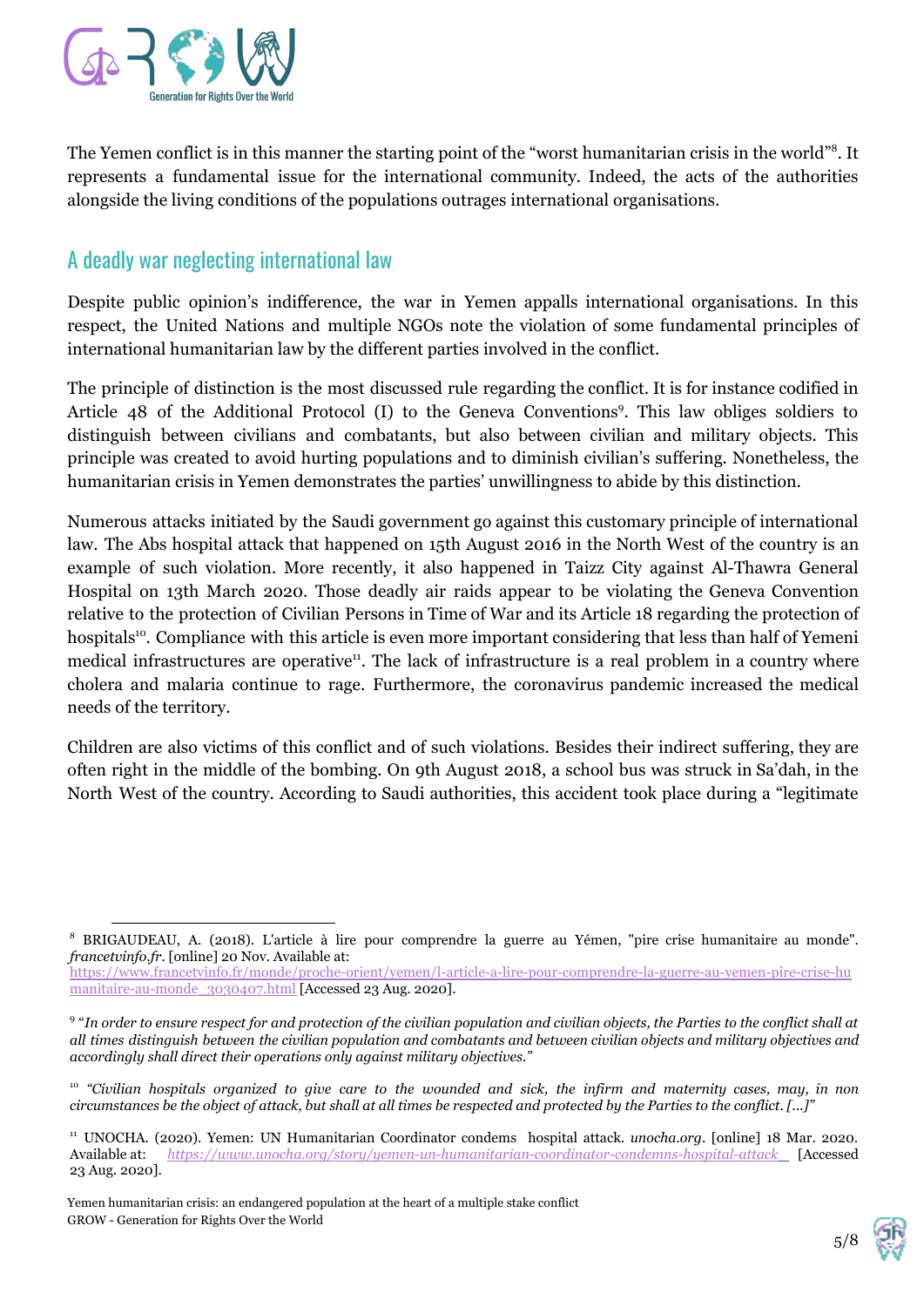

military operation<sup>"12</sup> around the area. Such attacks notably contravene Articles  $51^{13}$  and  $52^{14}$  of the Additional Protocol (I) to the Geneva Conventions, thus exemplifying violations of international humanitarian law.

Additionally, Houthis' use of anti-personnel and anti-vehicle landmines outrages the international community. It violates Yemeni national law alongside the 1997 Mine Ban Treaty. The use of such weapons also undermines the principle of distinction since victims are unpredictable. As a matter of fact, no less than 140 civilians have died because of landmines since 2018<sup>15</sup>. Indeed, as they are randomly put in place, mines can harm anyone.

Thereupon, the international community called for the appeasement of the conflict on multiple occasions. Numerous resolutions were adopted by the United Nations Security Council to prevent the aggravation of the humanitarian crisis. Those reaffirmed the need to abide by international humanitarian law. The Security Council notably adopted Resolution 2216<sup>16</sup> to implement an embargo on arms that could potentially be used in the conflict. Yet, compliance with it is not guaranteed. Indeed, many states such as France or the United States of America are main weapon suppliers to Saudi Arabia and the United Arab Emirates. NGOs are thus accusing those countries of violating the embargo. In this way, despite several attempts by the international community to pacify the region, the Yemen conflict remains a bloody war, with no end in sight, that continues to make civilians suffer.

14 "*General protection of civilian objects : 1. Civilian objects shall not be the object of attack or of reprisals [...]*"

<sup>12</sup> EUROPE1 AND AFP. (2018). Yémen : au moins 29 enfants tués dans une attaque contre un bus. *europe1.fr.* [online]. 09 Aug. 2018. Available at:

<https://www.europe1.fr/international/yemen-au-moins-29-enfants-tues-dans-une-attaque-contre-un-bus-3729743> [Accessed 23 Aug. 2020].

 $^{13}$  "Protection of the civilian population : 1. The civilian population and individual civilians shall enjoy general protection *against dangers arising from military operations. [...]*"

<sup>&</sup>lt;sup>15</sup> HUMAN RIGHTS WATCH. (2019). Yémen : Les mines posées par les Houthis tuent des civils et entravent l'aide humanitaire. *hrw.org* [online] 22 Apr. 2019. Available at:

*<https://www.hrw.org/fr/news/2019/04/22/yemen-les-mines-posees-par-les-houthis-tuent-des-civils-et-entravent-laide>* [Accessed 23 Aug. 2020].

 $^{16}$  "14. Decides that all Member States shall immediately take the necessary measures to prevent the direct or indirect supply, sale or transfer [...], of arms and related materiel of all types, including weapons and ammunition, military vehicles and *equipment, [...]."*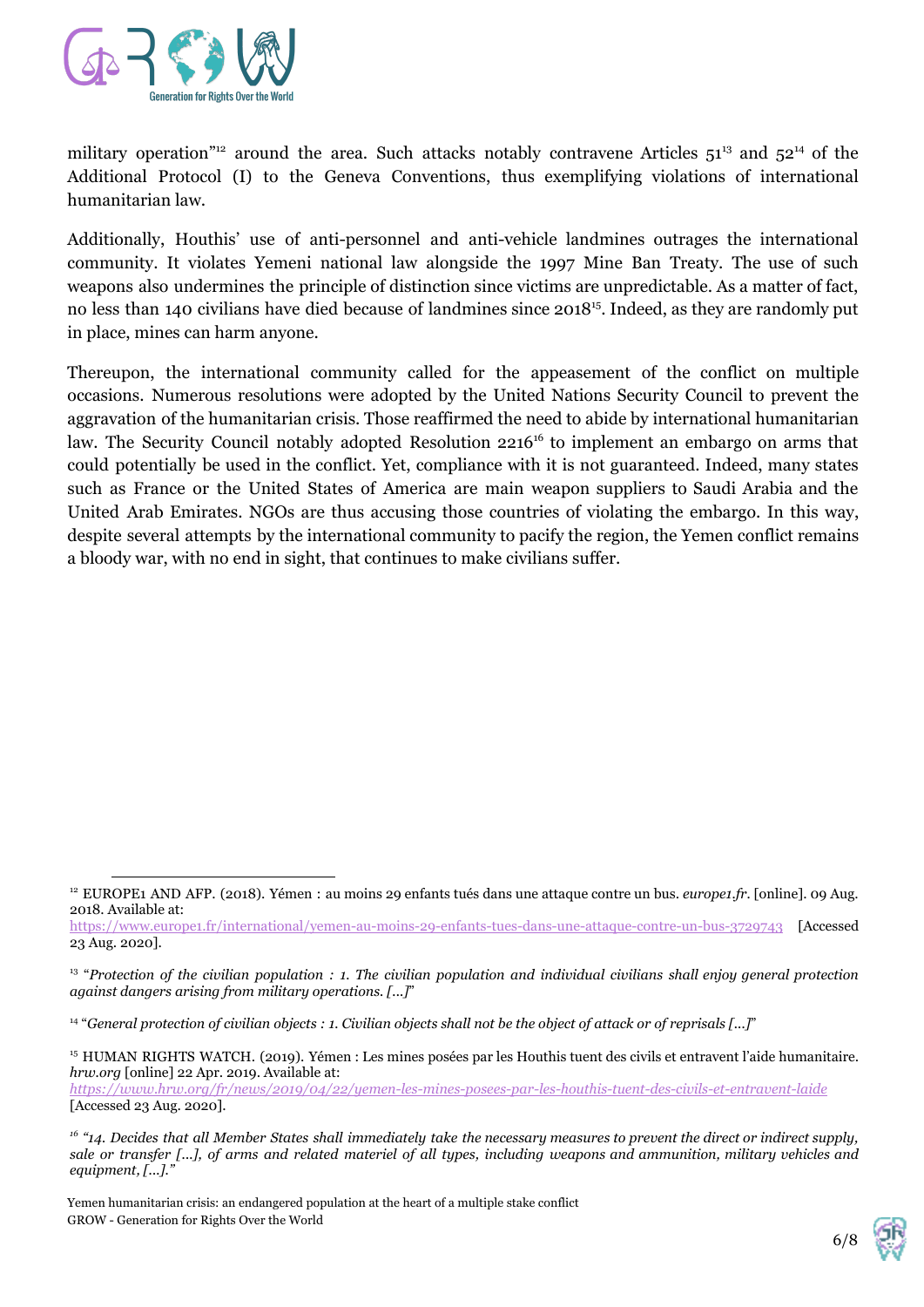

## **REFERENCES**

ALIYEV, J. (2020). Attack in Yemen's Saada "terrible, unjustified": UN body. *aa.com.tr*. [online] 17 Jun. 2020. Available at:

*<https://www.aa.com.tr/en/middle-east/attack-in-yemens-saada-terrible-unjustifiedun-body/1879562>* [Accessed 23 Aug. 2020].

AMNESTY INTERNATIONAL. (2020). Guerre au Yémen, pas d'issue en vue. *amnesty.org*. [online] 24 Mar. 2020. Available at:

*<https://www.amnesty.org/fr/latest/news/2015/09/yemen-the-forgotten-war/>* [Accessed 23 Aug. 2020].

AMNESTY INTERNATIONAL FRANCE. (2020). La France toujours l'un des plus gros fournisseurs de l'Arabie saoudite. *amnesty.fr*. [online] 12 Mar. 2020. Available at:

*[https://www.amnesty.fr/controle-des-armes/actualites/la-france-toujours-lun-des-plus-gros-fourniss](https://www.amnesty.fr/controle-des-armes/actualites/la-france-toujours-lun-des-plus-gros-fournisseurs) [eurs](https://www.amnesty.fr/controle-des-armes/actualites/la-france-toujours-lun-des-plus-gros-fournisseurs)* [Accessed 23 Aug. 2020].

BRIGAUDEAU, A. *(2018).* L'article à lire pour comprendre la guerre au Yémen, "pire crise humanitaire au monde". *francetvinfo.fr.* [online] 20 Nov. 2018. Available at:

*[https://www.francetvinfo.fr/monde/proche-orient/yemen/l-article-a-lire-pour-comprendre-la-guerre](https://www.francetvinfo.fr/monde/proche-orient/yemen/l-article-a-lire-pour-comprendre-la-guerre-au-yemen-pire-crise-humanitaire-au-monde_3030407.html) [-au-yemen-pire-crise-humanitaire-au-monde\\_3030407.html](https://www.francetvinfo.fr/monde/proche-orient/yemen/l-article-a-lire-pour-comprendre-la-guerre-au-yemen-pire-crise-humanitaire-au-monde_3030407.html)* [Accessed 23 Aug. 2020].

EUROPE1 AND AFP. (2018). Yémen : au moins 29 enfants tués dans une attaque contre un bus. *europe1.fr*. [online] 09 Aug. 2018. Available at:

*[https://www.europe1.fr/international/yemen-au-moins-29-enfants-tues-dans-une-attaque-contre-un](https://www.europe1.fr/international/yemen-au-moins-29-enfants-tues-dans-une-attaque-contre-un-bus-3729743)[bus-3729743](https://www.europe1.fr/international/yemen-au-moins-29-enfants-tues-dans-une-attaque-contre-un-bus-3729743)* [Accessed 23 Aug. 2020].

HUMAN RIGHTS WATCH. (2020). Houthis kill, expel Ethiopians migrants*. hrw.org* [online] 13 Aug. 2020. Available at:

*<https://www.hrw.org/news/2020/08/13/yemen-houthis-kill-expel-ethiopian-migrants>* [Accessed 23 Aug. 2020].

HUMAN RIGHTS WATCH. (2019). Yémen : Les mines posées par les Houthis tuent des civils et entravent l'aide humanitaire. *hrw.org* [online] 22 Apr. 2019. Available at:

*[https://www.hrw.org/fr/news/2019/04/22/yemen-les-mines-posees-par-les-houthis-tuent-des-civils](https://www.hrw.org/fr/news/2019/04/22/yemen-les-mines-posees-par-les-houthis-tuent-des-civils-et-entravent-laide)[et-entravent-laide](https://www.hrw.org/fr/news/2019/04/22/yemen-les-mines-posees-par-les-houthis-tuent-des-civils-et-entravent-laide)* [Accessed 23 Aug. 2020].

MAAD, A. (2019). Guerre au Yémen : la France respecte-t-elle ses engagements sur les ventes d'armes ? *lemonde.fr*. [online] 7 Jun. 2019 Available at:

*[https://www.lemonde.fr/les-decodeurs/article/2019/06/07/guerre-au-yemen-la-france-respecte-t-ell](https://www.lemonde.fr/les-decodeurs/article/2019/06/07/guerre-au-yemen-la-france-respecte-t-elle-ses-engagements-sur-les-ventes-d-armes_5473219_4355770.html) [e-ses-engagements-sur-les-ventes-d-armes\\_5473219\\_4355770.html](https://www.lemonde.fr/les-decodeurs/article/2019/06/07/guerre-au-yemen-la-france-respecte-t-elle-ses-engagements-sur-les-ventes-d-armes_5473219_4355770.html)* [Accessed 23 Aug. 2020].

MÉDECIN SANS FRONTIÈRE. (2016). Le raid aérien dirigé par l'Arabie saoudite contre l'hôpital d'Abs au Yémen ne peut être qualifié d'«erreur involontaire». *msf.fr*. [online] 09 Dec. 2016. Available at: *[https://www.msf.fr/communiques-presse/le-raid-aerien-dirige-par-l-arabie-saoudite-contre-l-hopital](https://www.msf.fr/communiques-presse/le-raid-aerien-dirige-par-l-arabie-saoudite-contre-l-hopital-d-abs-au-yemen-ne-peut-etre-qualifie-d-erreur-involontaire) [-d-abs-au-yemen-ne-peut-etre-qualifie-d-erreur-involontaire](https://www.msf.fr/communiques-presse/le-raid-aerien-dirige-par-l-arabie-saoudite-contre-l-hopital-d-abs-au-yemen-ne-peut-etre-qualifie-d-erreur-involontaire)* [Accessed 23 Aug. 2020].

OXFAM. (2019). 4 années de conflit au Yémen : la crise est délibérément empirée. *oxfamfrance.org* [online]. 4 Nov. 2019. Available at:

*[https://www.oxfamfrance.org/humanitaire-et-urgences/4-annees-de-conflit-au-yemen-la-crise-est-de](https://www.oxfamfrance.org/humanitaire-et-urgences/4-annees-de-conflit-au-yemen-la-crise-est-deliberement-empiree/) [liberement-empiree/](https://www.oxfamfrance.org/humanitaire-et-urgences/4-annees-de-conflit-au-yemen-la-crise-est-deliberement-empiree/)* [Accessed 23 Aug. 2020].

Yemen humanitarian crisis: an endangered population at the heart of a multiple stake conflict GROW - Generation for Rights Over the World